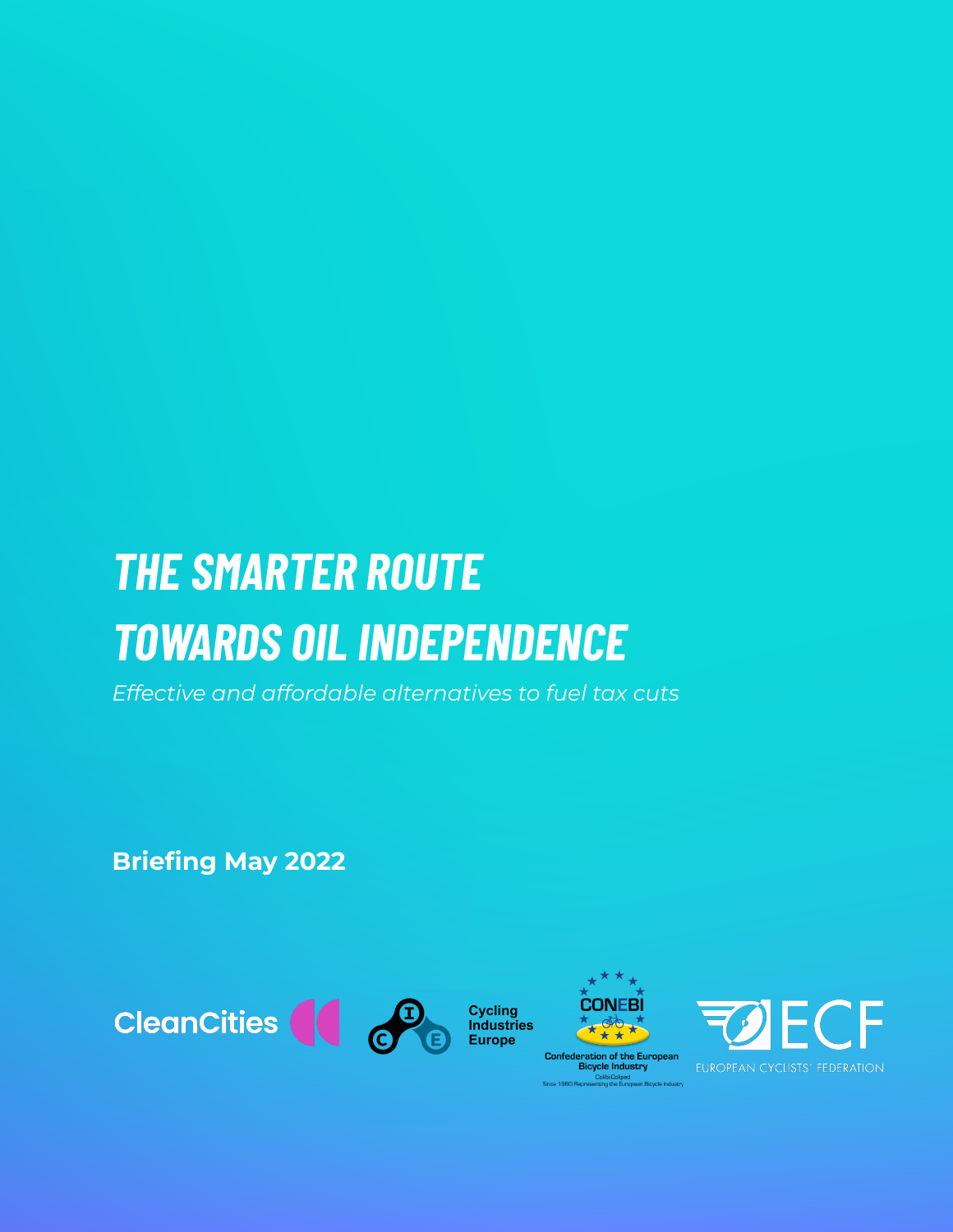### **Executive Summary**

The war in Ukraine has dramatically highlighted Europe's dependence on fossil fuel imports and has driven fuel prices to the highest level in a decade. In reaction to this price spike, many European governments adopted **fuel tax cuts** (price reductions at the pump) to soften the impacts on citizens. 18 out of the 27 EU governments have taken such measures, at a **total cost of almost €16 billion** that could rise even further if these policies are prolonged or kept permanently.

These additional subsidies for fossil fuels, however, are **not the right policy**, as they are expensive to taxpayers and also increase fuel consumption. In addition they are socially skewed towards (richer) car drivers, and by increasing fuel consumption, they harm the climate and create toxic air pollution. **Better alternatives exist** and should be implemented instead to help citizens while rapidly reducing the continent's reliance on fossil fuels and making it more difficult for Russia to finance the war with oil income. This briefing shows that **at equivalent costs to taxpayers**, EU governments can provide the following alternative support to citizens - with a focus on clean transport.

### **The main findings are:**

- **Up to 194 million bikes** could be sold at the **reduced VAT rate**, which means the equivalent of the combined population of France, Germany, Ireland and Poland could benefit.
- **Up to 302 million public transport passes** could be distributed, which means 2 in 3 EU citizens could ride for free for one month.
- **Up to 2.2 billion car sharing trips** could be provided, equalling 23 trips for every EU citizen at risk of poverty or social exclusion.
- **Up to 5.3 billion free rides on shared bikes** can be funded, equalling 56 free rides for every EU citizen at risk of poverty or social exclusion.

Governments and cities should **reverse fuel tax cuts or replace them** with these alternative offers, and **adopt complementary policies** to curb oil demand such as car-free days, teleworking and new infrastructure for active mobility. In parallel, the **EU should adopt a strategy to support member states** seeking to deal with high fuel prices.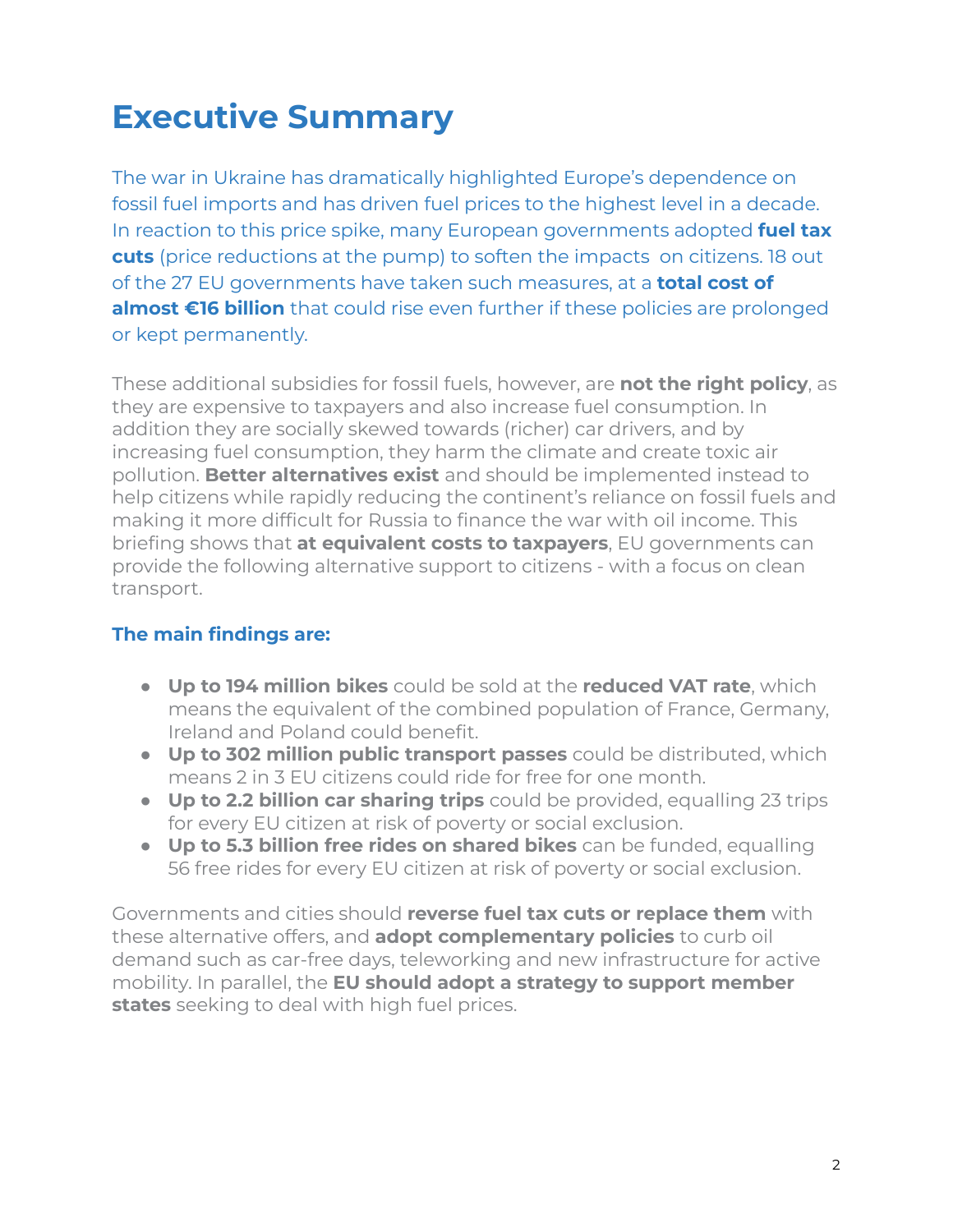## **1. Introduction: Why fuel tax cuts for drivers are the wrong response**

The war in Ukraine has dramatically highlighted Europe's dependence on fossil fuel imports. In particular the uncomfortable truth is that more than a quarter of the EU's crude oil is supplied by Russia. 1

Perhaps unsurprisingly, the crisis has triggered an intense debate on strengthening the bloc's energy security, one of the direct impacts of which has been a very stark increase in the price of diesel and petrol. Since late 2021, prices have increased due to strong oil demand driven by the post pandemic economic recovery combined with a weak supply due to restraints on oil production by the Organization of the Petroleum Exporting Countries (OPEC). With Russia's invasion of Ukraine further disrupting the oil market, prices have surged even more.

This disruption is particularly acute in the European Union (EU) given its strong dependence on oil and gas imports from Russia and that some EU regions are directly connected to Russian crude oil by pipeline.<sup>2</sup> In real terms, prices at the pump in most EU countries are at their highest level since 2012 when oil reached \$130 a barrel (in real terms).<sup>3</sup> Combined with record high gas and electricity prices, Europeans are feeling the pinch of high energy prices and European Member States are seeking means to reduce the financial burden on their citizens.

### **Fuel tax cuts worth almost €16 billion have been the main response soften the blow of spiking fuel prices in Europe**

Despite the dual challenges of high prices at the pump and an urgent need to reduce oil dependence, many EU Member States have focused on the former to the detriment of the latter. According to Transport & Environment's fuel duty [tracker](https://www.transportenvironment.org/challenges/climate-tools/fuel-taxes/cuts-to-fuel-taxes/)<sup>4</sup>, 18 of the 27 EU Member States have temporarily reduced fuel taxes to ease financial hardship on drivers and road transport companies. In most cases, Member States have focused their policy reforms on fuel excise duty, but there are also variations on this model such as reimbursing fuel to a maximum amount (Portugal) and cuts to VAT on fuel (Poland). There are also differences in the magnitude (-0.03 €/L in Croatia to -0.25 €/L in Italy) and duration (1 month in Italy and Slovenia to 12 months in Malta) of the policy change.

<sup>&</sup>lt;sup>1</sup> Transport & Environment. (2022). How Russian oil flows to Europe. Retrieved May 10th 2022, from [Link](https://www.transportenvironment.org/wp-content/uploads/2022/03/20220303_russian_oil_in_the_EU.pdf)

<sup>3</sup> Transport & Environment. (2022). A dereliction of fuel duty: Europe's €9 billion gift to Putin and the rich. Retrieved April 28th, 2022 from [Link](https://www.transportenvironment.org/wp-content/uploads/2022/03/2022_03_study_fuel_excise_duty_measures.pdf) <sup>2</sup>Transport & Environment. (2022). How Russian oil flows to Europe. Retrieved May 10th 2022, from [Link](https://www.transportenvironment.org/wp-content/uploads/2022/03/20220303_russian_oil_in_the_EU.pdf)

<sup>4</sup> Transport & Environment. (2022). A dereliction of fuel duty: Europe's €9 billion gift to Putin and the rich. Retrieved April 28th, 2022 from [Link](https://www.transportenvironment.org/wp-content/uploads/2022/03/2022_03_study_fuel_excise_duty_measures.pdf)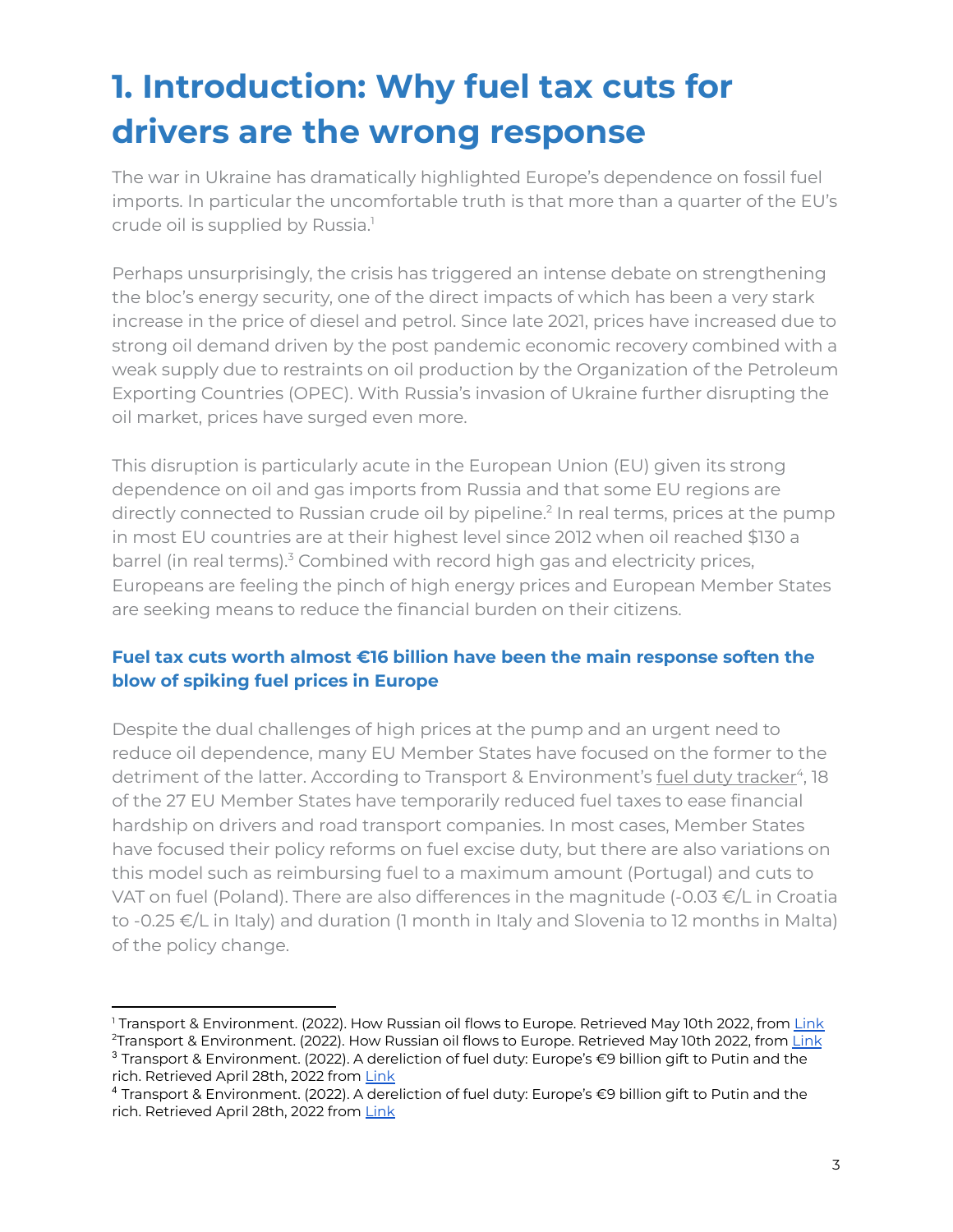### **Why fuel tax cuts are bad policy**

Fuel tax reduction is a policy with adverse impacts on the environment, social equity, and public finances. The main downsides are that fuel tax cuts: 5

- **Provide funding for Putin's war against Ukraine:** Fuel tax cuts do not curb but increase oil use, which also means more revenues for Russia's government to finance its war against Ukraine.
- **● Are expensive and unfair:** Blanket fuel price discounts are not targeted towards groups that are vulnerable and unable to rapidly reduce their dependence on oil. On the contrary, only motorists will benefit, and in particular wealthier ones as they drive more and with larger, more polluting vehicles. The richest motorists will receive eight times more public money than the poorest, on average.<sup>6</sup> But the costs of fuel tax cuts are borne by state budgets and hence all taxpayers. If extended they'll cost €52 billion by the end of 2022.<sup>7</sup>
- **● Won't reduce high prices:** Oil companies will likely respond to the tax cuts by adjusting prices to increase their profits in a market that is dominated by a small number of large companies with significant market power.
- **● Fail to reduce oil dependence, greenhouse gases and air pollution:** Fuel tax cuts subsidise burning fossil fuels that drive the climate emergency and generate air pollution.<sup>8</sup> The fuel tax cuts announced to date have already caused 3.3 mega tonnes of oil equivalent (Mtoe) of additional oil consumption. <sup>9</sup> This comes at high social costs as the price of road transport fuel does not cover the amount of damage it causes, with major oil companies having paid back only 5% of the €13 trillion in health and environmental costs they are historically responsible for. 10

 $5$  For details, see Transport & Environment. (2022). A dereliction of fuel duty: Europe's  $\epsilon$ 9 billion gift to Putin and the rich. Retrieved April 28th, 2022 from [Link](https://www.transportenvironment.org/wp-content/uploads/2022/03/2022_03_study_fuel_excise_duty_measures.pdf)

<sup>6</sup> Transport & Environment. (2022). A dereliction of fuel duty: Europe's €9 billion gift to Putin and the rich. Retrieved April 28th, 2022 from [Link](https://www.transportenvironment.org/wp-content/uploads/2022/03/2022_03_study_fuel_excise_duty_measures.pdf)

<sup>&</sup>lt;sup>7</sup> Transport & Environment. (2022). No more Russian oil. Retrieved May 10th, 2022 from [Link](https://www.transportenvironment.org/wp-content/uploads/2022/05/final_202205_Briefing_How_Europe_cut_transport_oil_demand_2pager.pdf)

<sup>&</sup>lt;sup>8</sup> Elasticity of transport demand with respect to fuel price. European Environmental Agency, [Link](https://www.eea.europa.eu/data-and-maps/figures/elasticity-of-transport-demand-with-respect-to-fuel-price)

<sup>&</sup>lt;sup>9</sup> Transport & Environment. (2022). No more Russian oil. Retrieved May 10th, 2022 from [Link](https://www.transportenvironment.org/wp-content/uploads/2022/05/final_202205_Briefing_How_Europe_cut_transport_oil_demand_2pager.pdf)

<sup>&</sup>lt;sup>10</sup> Profundo. (2022). European Big Oil – Big liability in carbon, pollution and health care costs. Retrieved May 2nd, 202 from [Link](https://www.transportenvironment.org/wp-content/uploads/2022/04/ReportBigOil25April2022Def.pdf)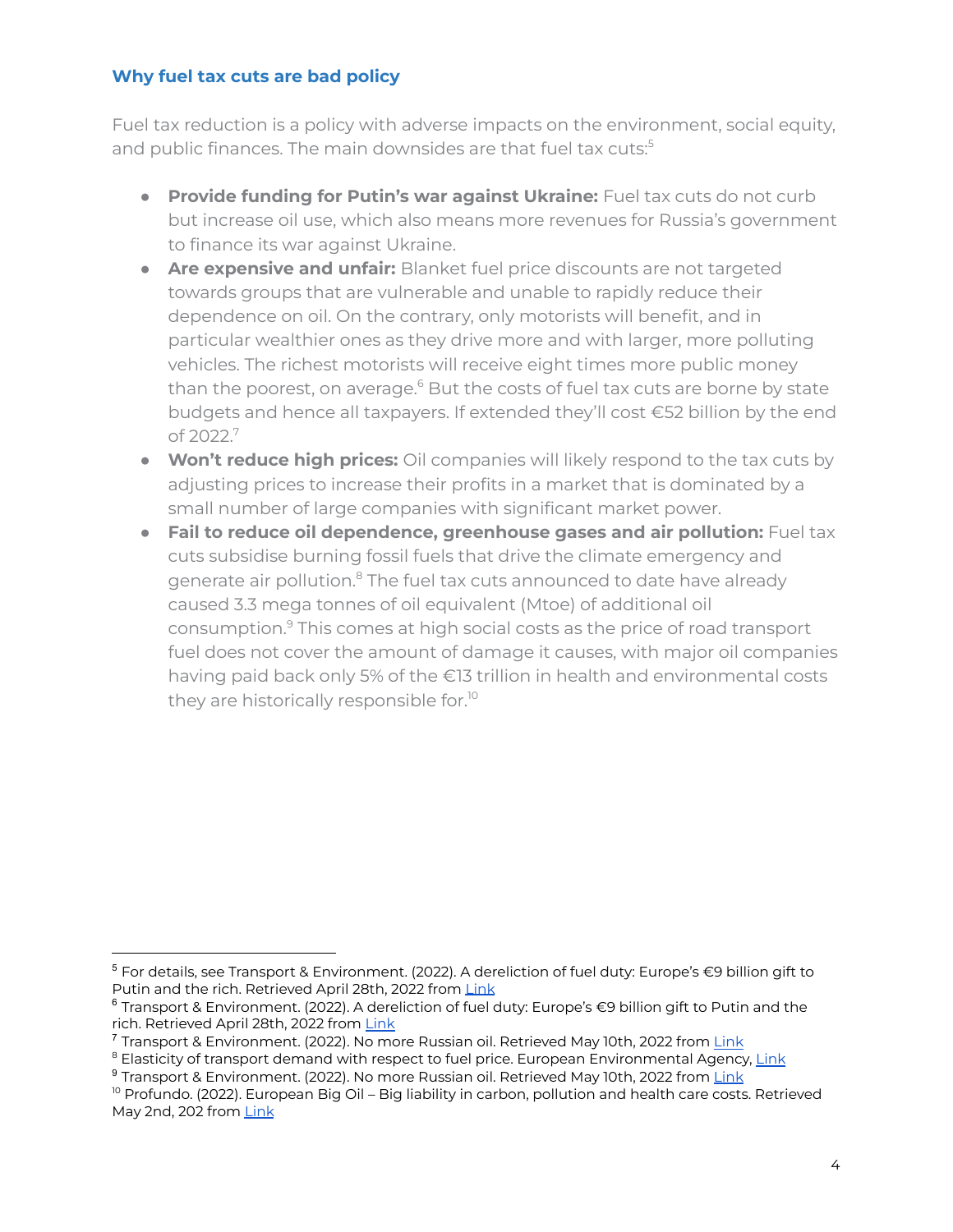### **2. What better alternatives look like**

Instead of subsidising fuel consumption that comes with the aforementioned problems, governments should make better alternative solutions available that help citizens cope with the current energy crisis. One way of doing this would be to provide targeted income support, preferably a monthly cash allowance, to low and middle income families.

If governments provide help specifically in the transport sector, sensible alternatives must address the aforementioned shortcomings of fuel tax cuts and fulfil the following criteria in order to alleviate the consequences of the current energy crisis and reduce oil dependence. They must:

- **Rapidly reduce oil demand to cut funding for Putin's war**,
- **Provide effective support to citizens while making efficient use of public funds,**
- **● Be socially fair,**
- **● Generate co-benefits for the climate, public health and well-being.**

In this briefing, we look at alternatives to fuel tax cuts that fulfil these criteria and then quantify how many of those could be funded for equivalent amounts of public funding. Table 1 provides an overview of the measures that have been selected based on the International Energy Agency's (IEA) recent '10-Point Plan to Cut Oil Use'<sup>11</sup>, Greenpeace Germany's analysis of ten measures to make Germany more independent from Russian oil imports<sup>12</sup> as well as upcoming research by the Clean Cities Campaign. Table 2 shows to what extent each of the measures fulfils the criteria listed above.

The tables focus on measures targeting urban populations as distances travelled in cities are smaller - with 50% of all trips shorter than 5 km $^{13}$  - and alternatives to private cars more widely available, which also means that reductions in oil consumption can be achieved more rapidly. However, it must also be noted that cycling, public transport, car sharing and micro mobility options can offer attractive alternatives in many sub-urban and even rural areas, especially given the rise in app-based mobility services and electric bikes that allow people to cycle over larger distances.

<sup>12</sup> Greenpeace Germany. (2022). Kein Öl für Krieg. 10 Maßnahmen, wie Deutschland schnell unabhängiger von russischem Öl wird. Retrieved April 25th, 2022 from [Link](https://www.greenpeace.de/publikationen/20220309-greenpeace-massnahmen-kein-oel-fuer-krieg.pdf) <sup>11</sup> International Energy Agency. (2022). A 10-Point Plan to Cut Oil Use. Retrieved May 2nd, 2022 from <u>[Link](https://iea.blob.core.windows.net/assets/c5043064-58b7-4066-b1e9-68d7d9203fe9/A10-PointPlantoCutOilUse.pdf)</u>

<sup>&</sup>lt;sup>13</sup> World Health Organization. (undated). Physical activity. Retrieved May 2nd, 2022 from [Link](https://www.euro.who.int/en/health-topics/environment-and-health/Transport-and-health/data-and-statistics/physical-activity2)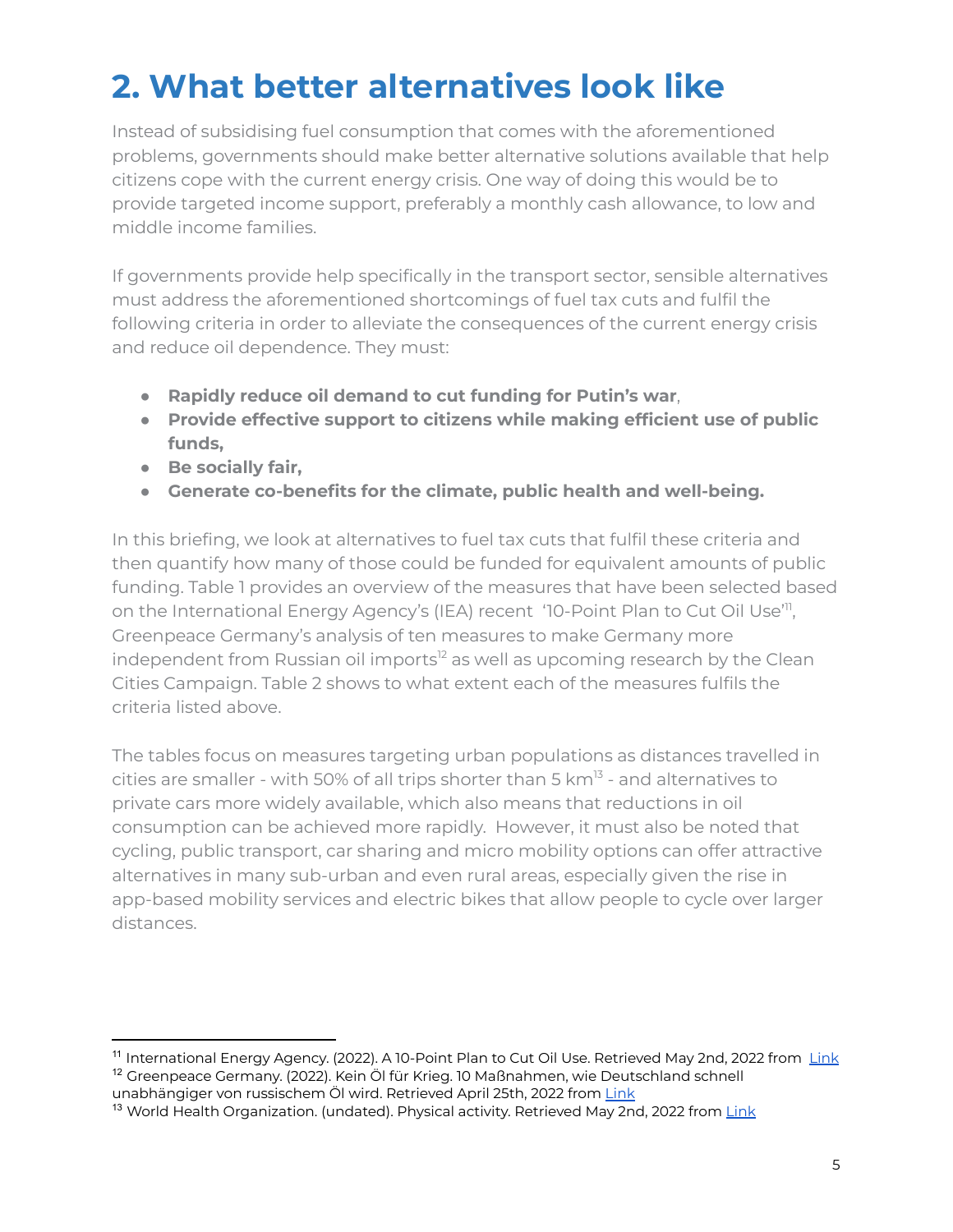### **Table 1: Selected alternatives to fuel tax cuts**

| <b>Measure</b>                                     | <b>Definition of the</b><br>intervention                                                                                                                               | <b>Explanation</b>                                                                                                                                                                                                                                                                                                                                                                                                                                                                                                                                                                                                                                                                                                                 |
|----------------------------------------------------|------------------------------------------------------------------------------------------------------------------------------------------------------------------------|------------------------------------------------------------------------------------------------------------------------------------------------------------------------------------------------------------------------------------------------------------------------------------------------------------------------------------------------------------------------------------------------------------------------------------------------------------------------------------------------------------------------------------------------------------------------------------------------------------------------------------------------------------------------------------------------------------------------------------|
| <b>Bike purchase</b><br>premium                    | Consumers are granted<br>a 25% reduction on the<br>gross purchase price of<br>a bike or electric bike<br>(pedelec)                                                     | Cycling holds a strong potential to rapidly<br>reduce car travel and oil demand.<br>Over 30% of car journeys in Europe cover<br>distances of less than 3 km and 50% cover<br>less than 5 km - distances that can be<br>covered within 15-20 minutes by bicycle. <sup>14</sup><br>Similar purchase incentives have been<br>introduced during the Covid-19 pandemic,<br>for example in Italy, Greece, Hungary,<br>Lithuania or Cyprus. <sup>15</sup> Surveys carried out<br>after the introduction of earlier purchase<br>incentive schemes for electric bicycles in<br>France <sup>16</sup> and in Sweden <sup>17</sup> have shown that<br>trips with e-bikes bought through these<br>schemes replace car trips in 50-60% of cases. |
| <b>Bike VAT</b><br>reduction                       | The valued added tax<br>(VAT) rate on bikes or<br>electric bikes purchased<br>is reduced from the<br>standard to the reduced<br>rate in the respective<br>Member State | VAT reductions are a simple alternative to<br>bike purchase incentives and can help to<br>make bikes, and especially electric bikes,<br>more affordable. Since April 2022 the revised<br>EU VAT Rates Directive allows Member<br>States to apply a reduced rate to the<br>purchase, repair and hire of both bikes and<br>electric bikes <sup>18</sup>                                                                                                                                                                                                                                                                                                                                                                              |
| <b>Subsidies for</b><br>rides with<br>shared bikes | Free 15-minutes trips<br>with shared bikes                                                                                                                             | Bike sharing provides inclusive and<br>affordable access to cycling for everyone,<br>including as a last-mile addition to public<br>transport, completing the sustainable<br>mobility chain. It helps cities move away<br>from private car use, which improves public<br>health and air quality, and reduces $CO2$<br>emissions, congestion and noise. The<br>societal benefits of cycling far outweigh the<br>costs: They have been estimated at €2.67 for<br>every shared bike trip of 3km because<br>cyclists are healthier, create less pollution<br>and reduce traffic jams. <sup>19</sup>                                                                                                                                    |

<sup>15</sup> European Cyclists' Federation. (2020). Money for bikes: financial incentives give cycling in Europe a boost during COVID recovery. Retrieved May 4th, 2022 from [Link](https://ecf.com/news-and-events/news/money-bikes-financial-incentives-give-cycling-europe-boost-during-covid) <sup>14</sup> World Health Organization. (undated). Physical activity. Retrieved May 2nd, 2022 from [Link](https://www.euro.who.int/en/health-topics/environment-and-health/Transport-and-health/data-and-statistics/physical-activity2)

<sup>&</sup>lt;sup>16</sup> Razemon, Olivier (2017). Le profil très CSP+ des acquéreurs de vélo à assistance électrique. Retrieved May 3rd, 2022 from [Link](https://www.lemonde.fr/blog/transports/2017/10/08/profil-acquereurs-vae/)

<sup>17</sup> Naturvårdsverket. (2019). Elcykling – vem, hur och varför? En utvärdering med elfordonspremien som utgångspunkt. Retrieved May 3rd, 2022 from [Link](https://www.naturvardsverket.se/globalassets/media/publikationer-pdf/6800/978-91-620-6894-3.pdf)

<sup>18</sup> Council Directive (EU) 2022/542 of 5 April 2022 amending Directives 2006/112/EC and (EU) 2020/285 as regards rates of value added tax, retrieved on May 4th, 2022 from [Link](https://eur-lex.europa.eu/eli/dir/2022/542)

<sup>&</sup>lt;sup>19</sup> Donkey Republic. (2020). Every ride counts. Retrieved on May 3rd 2022 from [Link](https://www.donkey.bike/sustainability/)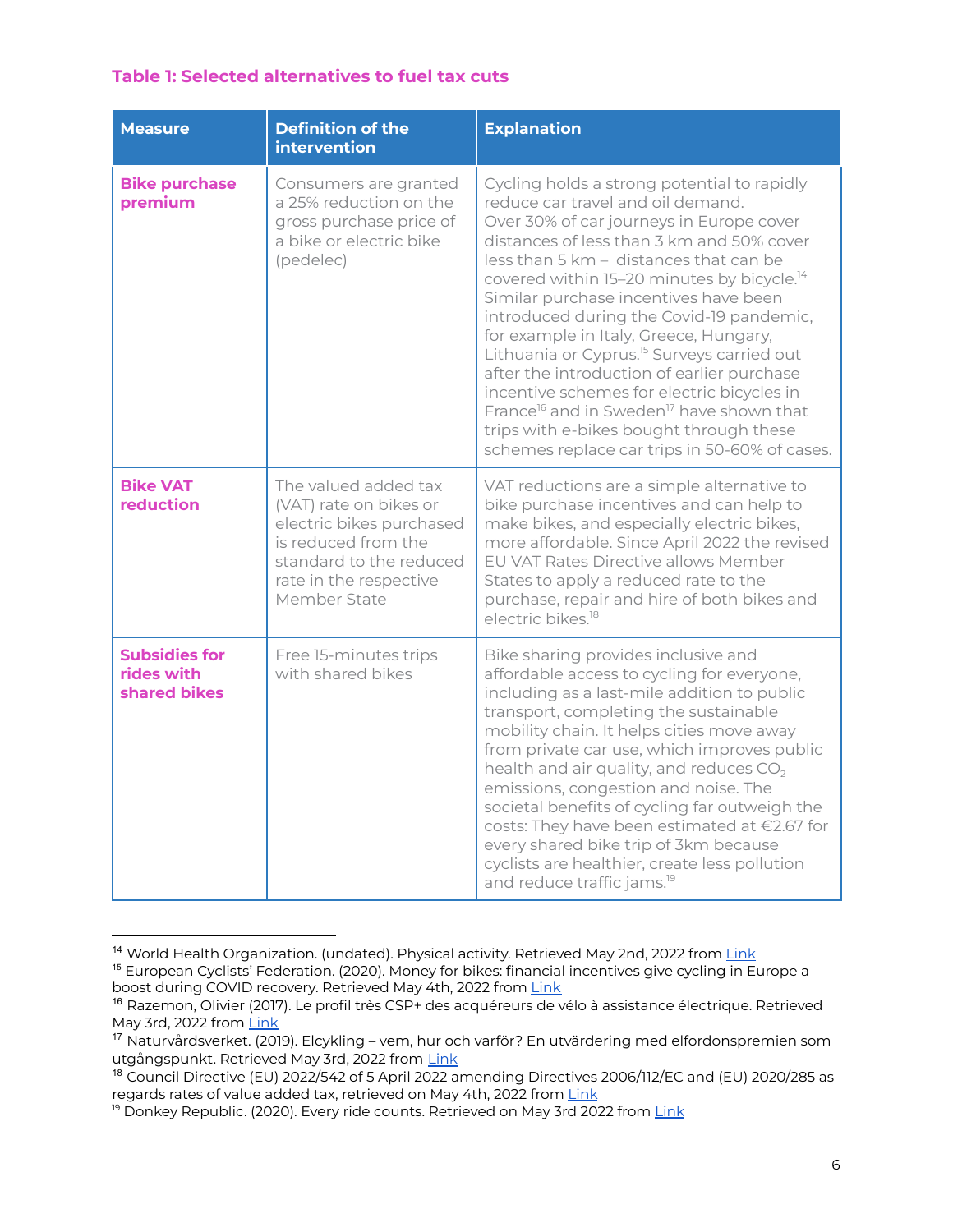| <b>Free public</b><br>transport passes | Citizens receive a free<br>(or much cheaper)<br>monthly public<br>transport pass for their<br>respective city or region | Public transport is more fuel efficient than<br>private car travel and has spare capacity as<br>the current level of ridership compared to<br>pre-COVID levels is around 60-70% in many<br>European cities. <sup>20</sup> Trials have shown that free<br>public transport triggers an increase in<br>demand, at least in the short term. This has<br>been observed, for example, in Dunkirk,<br>France after the launch of free public buses,<br>which resulted in 50% more users, 48% of<br>whom used the buses instead of their<br>private cars. <sup>21</sup> Reduced rate public transport<br>passes sold at €9 per month in Germany<br>show that temporary fare reductions are<br>complex to implement. The provision of<br>temporary free passes is an easier alternative<br>given the emergency of the current war<br>context given the urgency of the current war<br>context. <sup>22</sup> |
|----------------------------------------|-------------------------------------------------------------------------------------------------------------------------|-----------------------------------------------------------------------------------------------------------------------------------------------------------------------------------------------------------------------------------------------------------------------------------------------------------------------------------------------------------------------------------------------------------------------------------------------------------------------------------------------------------------------------------------------------------------------------------------------------------------------------------------------------------------------------------------------------------------------------------------------------------------------------------------------------------------------------------------------------------------------------------------------------|
| <b>Car sharing</b><br>credit           | Citizens receive car<br>sharing credit for 1-hour<br>rides of up to 10km                                                | Car sharing is more fuel efficient than<br>private car travel. Users make more<br>conscious decisions and have been found to<br>reduce their vehicle travel by 30-60%. <sup>23</sup><br>Moreover, shared car fleets are usually more<br>modern, smaller and more often electrified<br>than private car fleets. <sup>24</sup>                                                                                                                                                                                                                                                                                                                                                                                                                                                                                                                                                                        |
| <b>Micro mobility</b><br>credit        | Citizens receive<br>e-scooter credit for<br>15-minute rides                                                             | Electric scooters can provide a viable<br>alternative to car trips on shorter distances.<br>The introduction of e-scooters in<br>Bournemouth and Poole in the UK led to a<br>reduction in car use, with feedback from<br>users showing that 33% of e-scooter<br>journeys replaced road transport journeys. <sup>25</sup>                                                                                                                                                                                                                                                                                                                                                                                                                                                                                                                                                                            |

2022 from

<sup>&</sup>lt;sup>20</sup> Lozzi et al. (2022). Relaunching transport and tourism in the EU after COVID-19 – Part VI: Public Transport.Retrieved MArch 9th, 2022 from [Link](https://research4committees.blog/2022/02/22/relaunching-transport-and-tourism-in-the-eu-after-covid-19-part-vi-public-transport/)

<sup>&</sup>lt;sup>21</sup> El Kaladi, I. (2017, November 19). A Dunkerque, c'est l'heure du bilan pour les bus gratuits. Franceinfo. Retrieved from

https://france3-regions.francetvinfo.fr/hauts-de-france/nord-0/dunkerque/dunkerque-c-est-heure-du-bil an-bus-gratuits-1368725.html

<sup>&</sup>lt;sup>22</sup> Kamann, M. (2022, April 27). Neun-Euro-Ticket? Jetzt wächst die Angst vor "Überlastung des Systems bis Stillstand". Die Welt. Retrieved from [Link.](https://www.welt.de/politik/deutschland/article238417469/Neun-Euro-Ticket-Jetzt-waechst-die-Angst-vor-Ueberlastung-des-Systems-bis-Stillstand.html)

<sup>&</sup>lt;sup>23</sup> Littman, T. (2022). Win-Win Transportation Emission Reduction Strategies. Retrieved March 9th, 2022 from [Link](https://www.vtpi.org/wwclimate.pdf)

<sup>&</sup>lt;sup>25</sup> Ellis, P. (2022). Micro-mobility: The unexpected player in delivering modal shift?. Retrieved March 9th, <sup>24</sup> Capgemini invent. (2020). The sustainability impact of car sharing. Retrieved May 2dn, 2022, from *[Link](https://www.capgemini.com/se-en/wp-content/uploads/sites/29/2020/12/The-Sustainability-Impact-of-Car-Sharing_web.pdf)* 

<https://www.intelligenttransport.com/transport-articles/132937/micro-mobility-modal-shift-beryl/>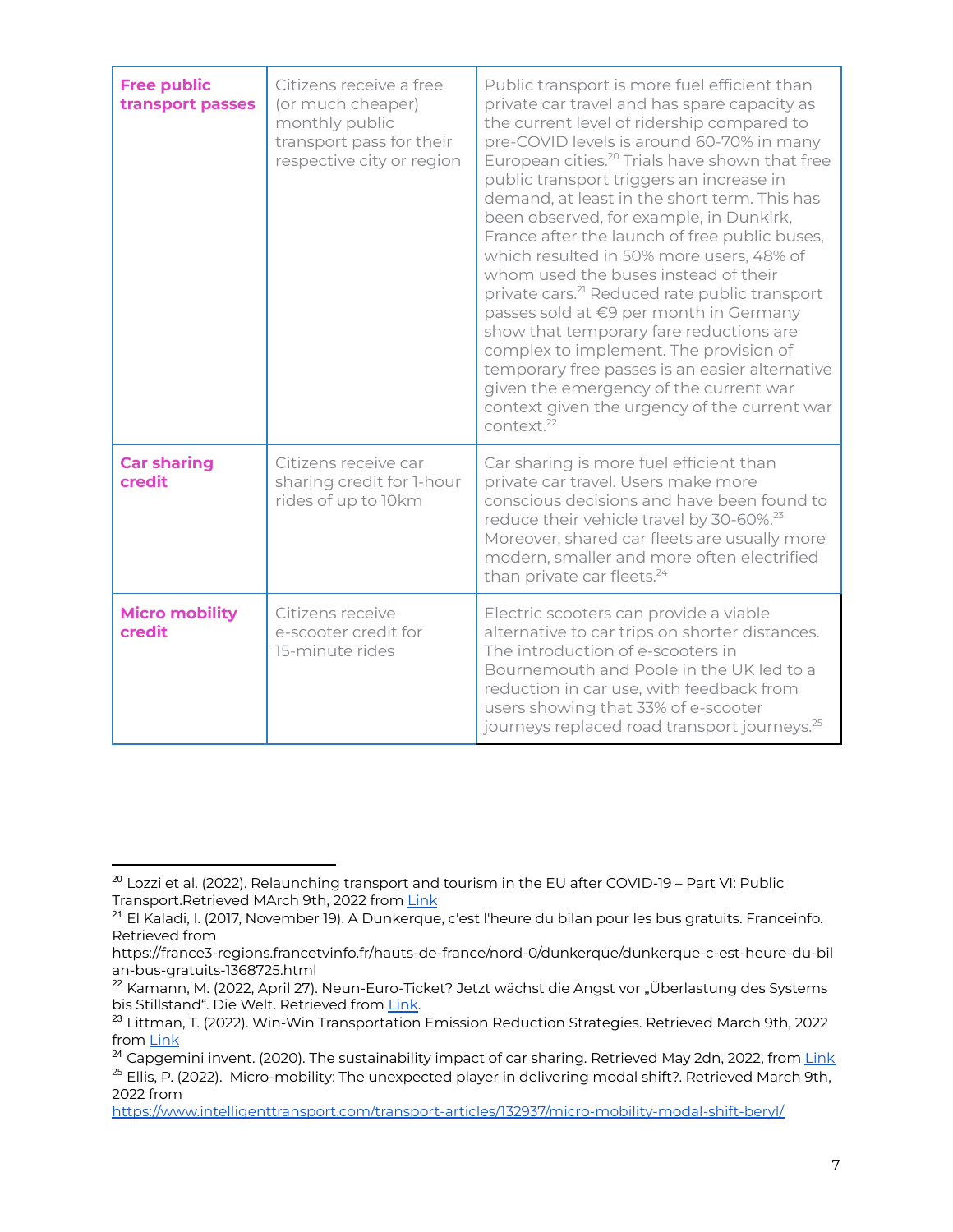#### **Table 2: Overview and qualitative assessment of alternatives to fuel tax cuts**

Legend:  $***$  = very strongly fulfils the criterion,  $**$  = strongly fulfils the criterion,  $*$  = fulfils the criterion,  $-$  = *counterproductive for this goal*

|                                                       | <b>Rapidly</b><br>reduces oil<br>demand | <b>Effectively</b><br>supports<br><b>citizens</b> | <b>Socially fair</b> | <b>Co-benefits</b><br>the climate,<br>health &<br>well-being | <b>Overall</b><br>assessment |
|-------------------------------------------------------|-----------------------------------------|---------------------------------------------------|----------------------|--------------------------------------------------------------|------------------------------|
| <b>Fuel tax cuts</b>                                  |                                         | $\overline{\phantom{a}}$                          | $\qquad \qquad -$    | $\qquad \qquad -$                                            | $\overline{\phantom{a}}$     |
| <b>Bike purchase</b><br>premia                        | $++$                                    | $++$                                              | $++$                 | $+++$                                                        | $+ +$                        |
| <b>VAT reduction on</b><br><b>bikes</b>               | $++$                                    | $+++$                                             | $++$                 | $+++$                                                        | +++                          |
| <b>Free rides with</b><br>shared bikes                | $++$                                    | $^{+}$                                            | $++$                 | $+++$                                                        | $+ +$                        |
| <b>Temporarily free</b><br>public transport<br>passes | $++$                                    | $++$                                              | $+++$                | $++$                                                         | $+ +$                        |
| <b>Car sharing</b><br>credit                          | $+$                                     | $++$                                              | $++$                 | $++$                                                         | $+ +$                        |
| <b>Micro-mobility</b><br>credit                       | $^{+}$                                  | $++$                                              | $++$                 | $++$                                                         | $+ +$                        |

### **3. Better alternatives can be provided at the same cost**

Using data on the estimated costs of fuel tax subsidies and the prices of the alternatives listed in section 2, the number of alternatives that can be made available to citizens at equivalent costs has been calculated. The results indicate the maximum volume of each alternative assuming that the total amount is used for that. The methodology and data sources are explained in the annex. Figure 2 summarises the result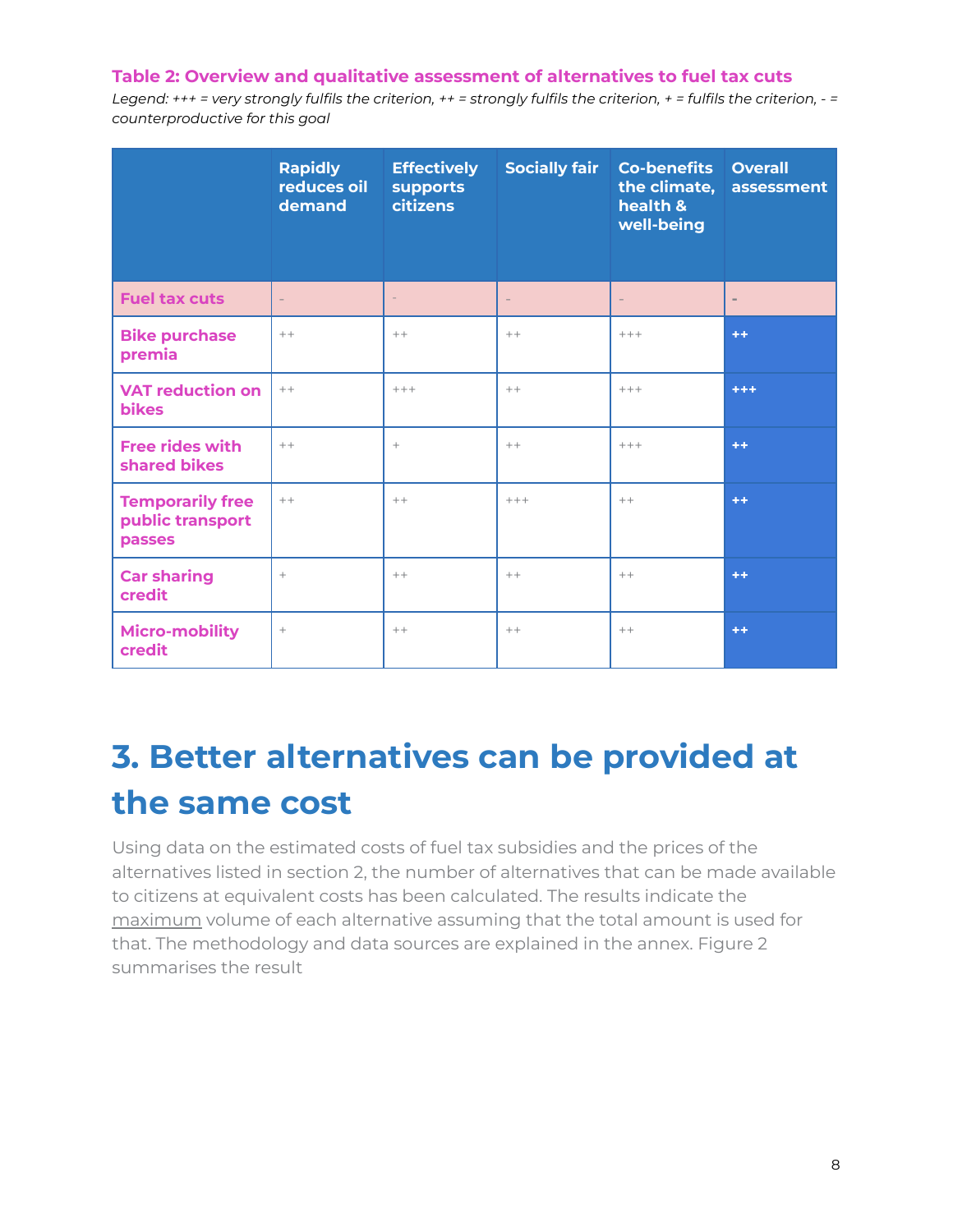

The main observations are:

- For the cost of the current measures that only benefit car drivers, **a variety of more efficient, fair and sustainable solutions could be funded**.
- A **large share of the national and European population could benefit** from these measures.
- The number of people that can benefit from the different alternatives **varies strongly**. For example, 43% of the EU population could purchase a bike at the reduced VAT rate, 68% could be given a free public transport pass for a month or every EU citizen could be granted 4 free car sharing trips.
- If these measures focus **on citizens at risk of poverty or social exclusion 26** , the benefits per capita would be considerably higher: For example, each of these 95 million EU citizens could receive 23 free car-sharing trips or 56 free rides with shared bikes.
- These **measures can also be combined with each other** to give citizens a wide range of choices. As table 2 shows, the degree to which different measures fulfil the criteria for successful alternatives varies and governments should take that into account when designing their policies.

<sup>&</sup>lt;sup>26</sup> Ca. 95 million EU citizens are at risk of poverty or social exclusion, see Eurostat. (2022). Persons at risk of poverty or social exclusion by age and sex. Retrieved May 18th, 2022 from [Link](https://ec.europa.eu/eurostat/databrowser/view/ILC_PEPS01N/default/table?lang=en)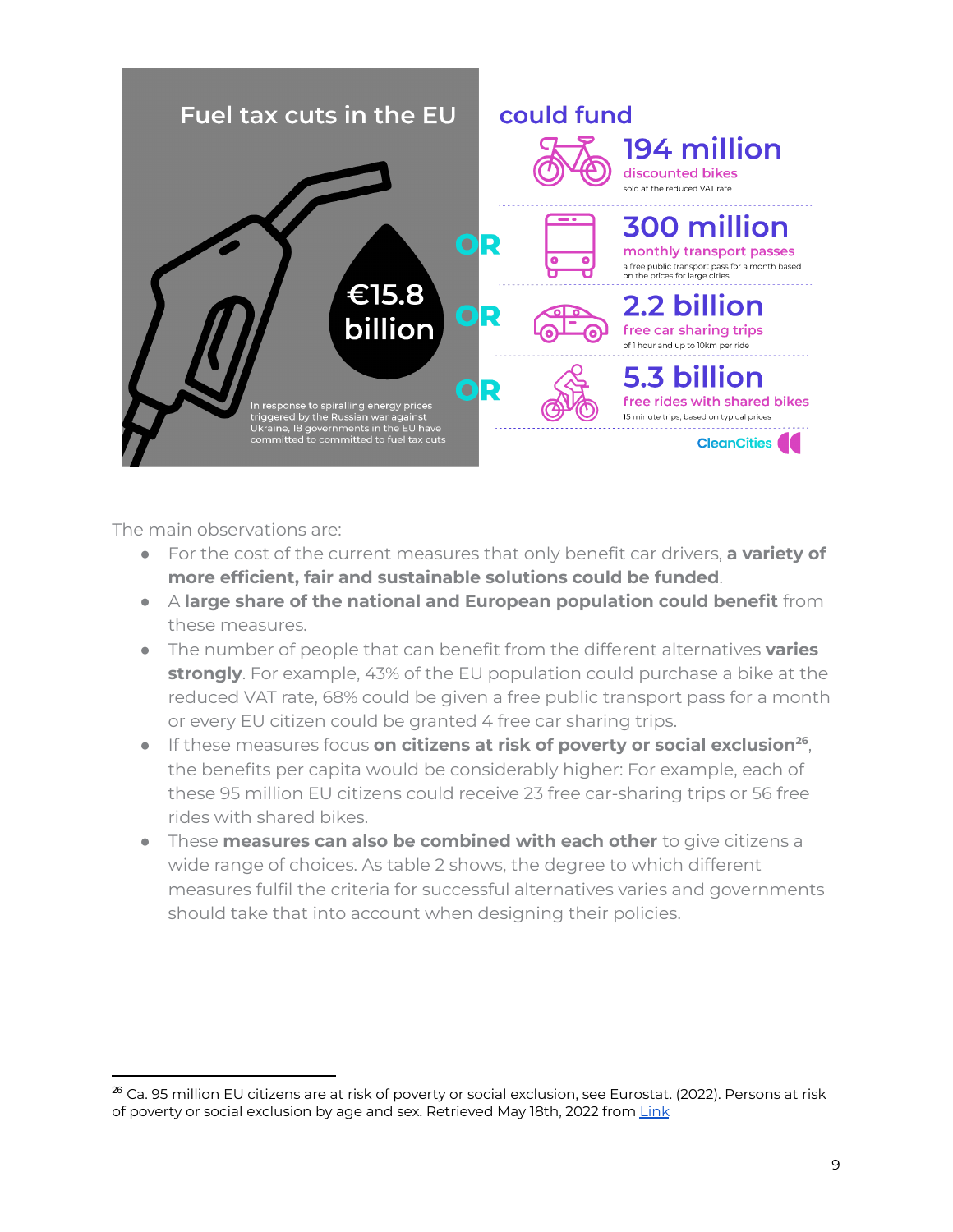| <b>Country</b>  | <b>Cost of fuel</b><br>tax cuts<br>(EUR) | <b>Population size</b> | <b>Duration</b><br>of policy<br>(months) | <b>Number of</b><br>bikes with<br>price<br>discount<br>(25%) | <b>Number of</b><br>bikes at<br>reduced VAT<br>rate | <b>Number of</b><br>rides with<br>shared<br>bikes (15<br>min) | <b>Number of</b><br>free public<br>transport<br>passes<br>(monthly) | <b>Number of</b><br>free car<br>sharing trips<br>(lh, 10km) | <b>Number of</b><br>free<br>e-scooter<br>trips (15<br>min) |
|-----------------|------------------------------------------|------------------------|------------------------------------------|--------------------------------------------------------------|-----------------------------------------------------|---------------------------------------------------------------|---------------------------------------------------------------------|-------------------------------------------------------------|------------------------------------------------------------|
| Austria         | No fuel tax cuts                         |                        |                                          |                                                              |                                                     |                                                               |                                                                     |                                                             |                                                            |
| Belgium         | 503.000.000                              | 11.566.041             | 3                                        | 2.000.000                                                    | 4.100.000                                           | 168.000.000                                                   | 9.400.000                                                           | 88.000.000                                                  | 126.000.000                                                |
| <b>Bulgaria</b> | No fuel tax cuts                         |                        |                                          |                                                              |                                                     |                                                               |                                                                     |                                                             |                                                            |
| Croatia         | 40.000.000                               | 4.036.355              | 3                                        | 600,000                                                      | 900.000                                             | 13.000.000                                                    | 1.100.000                                                           | 5.000.000                                                   | 27.000.000                                                 |
| Cyprus          | 14.000.000                               | 896.005                | 2,5                                      | 200.000                                                      | 400.000                                             | 5.000.000                                                     | 300.000                                                             | 2.000.000                                                   | 4.000.000                                                  |
| Czechia         | 178.000.000                              | 10.701.777             | $\overline{4}$                           | 2.000.000                                                    | 5.500.000                                           | 59.000.000                                                    | 7.900.000                                                           | 21.000.000                                                  | 63.000.000                                                 |
| Denmark         | No fuel tax cuts                         |                        |                                          |                                                              |                                                     |                                                               |                                                                     |                                                             |                                                            |
| Estonia         | No fuel tax cuts                         |                        |                                          |                                                              |                                                     |                                                               |                                                                     |                                                             |                                                            |
| Finland         | No fuel tax cuts                         |                        |                                          |                                                              |                                                     |                                                               |                                                                     |                                                             |                                                            |
| France          | 2.833.000.000                            | 67.439.599             | 4                                        | 15.800.000                                                   | 32.700.000                                          | 944.000.000                                                   | 46.900.000                                                          | 378.000.000                                                 | 659.000.000                                                |
| Germany         | 3.618.000.000                            | 83.155.031             | 3                                        | 11.300.000                                                   | 28.100.000                                          | 1.206.000.00<br>$\circ$                                       | 40.300.000                                                          | 584.000.000                                                 | 942.000.000                                                |
| Greece          | 115.000.000                              | 10.682.547             | 3                                        | 2.300.000                                                    | 3.900.000                                           | 38.000.000                                                    | 3.000.000                                                           | 13.000.000                                                  | 32.000.000                                                 |
| Hungary         | 122.000.000                              | 9.730.772              | $\overline{4}$                           | 1.500.000                                                    | 2.200.000                                           | 41.000.000                                                    | 6.000.000                                                           | 10.000.000                                                  | 44.000.000                                                 |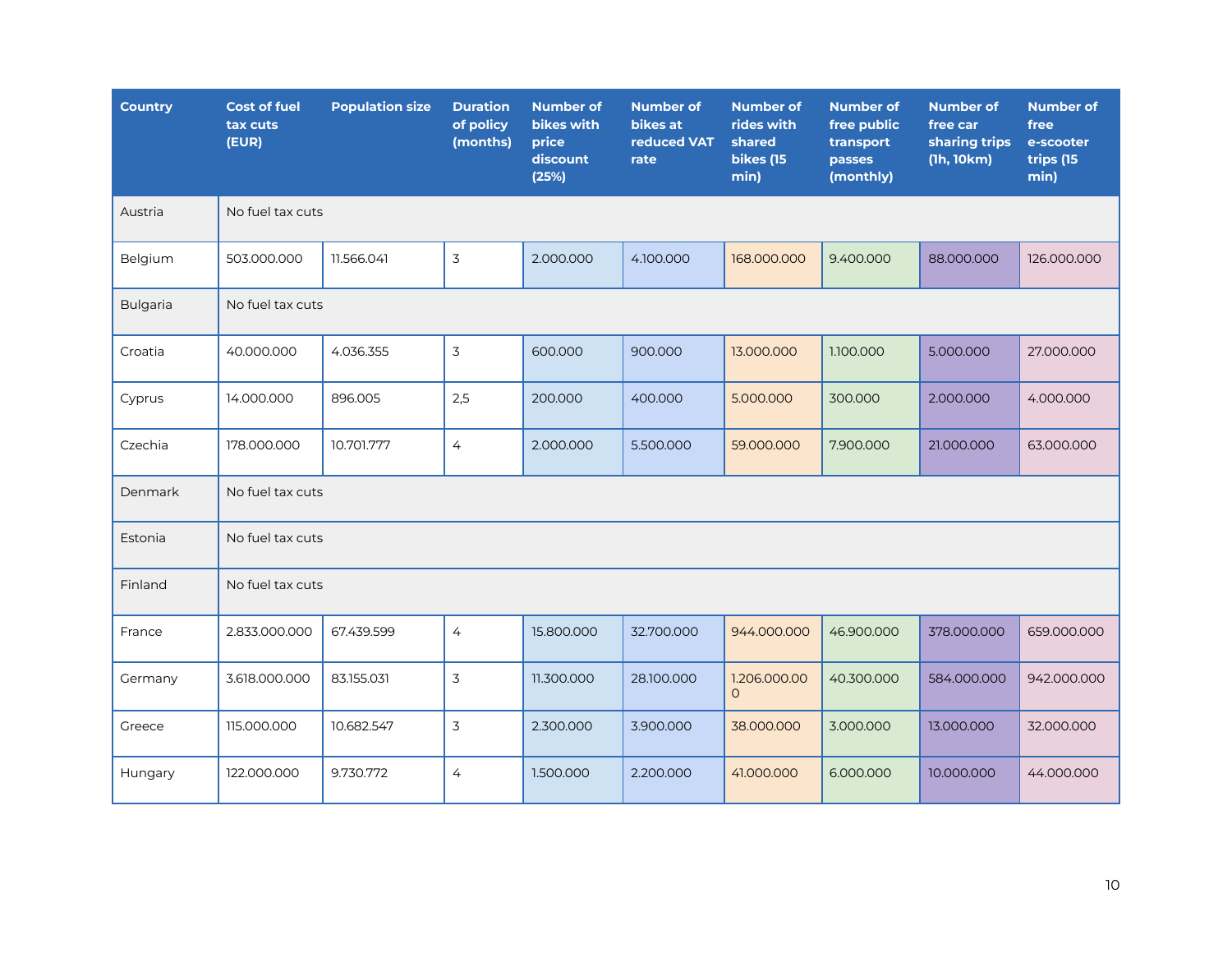| Ireland     | 410.000.000      | 5.006.907        | 5,5            | 6.300.000  | 13.700.000  | 137.000.000   | 5.000.000   | 41.000.000    | 115.000.000   |
|-------------|------------------|------------------|----------------|------------|-------------|---------------|-------------|---------------|---------------|
| Italy       | 2.667.000.000    | 59.257.566       | 3              | 17.600.000 | 29.900.000  | 889.000.000   | 65.200.000  | 360.000.000   | 693.000.000   |
| Latvia      |                  | No fuel tax cuts |                |            |             |               |             |               |               |
| Lithuania   | No fuel tax cuts |                  |                |            |             |               |             |               |               |
| Luxembourg  | 62.000.000       | 634.730          | 3,6            | 400.000    | 800,000     | 21.000.000    | $\ast$      | 7.000.000     | 17.000.000    |
| Malta       | 54.000.000       | 516.100          | 12             | 900.000    | 2.000.000   | 18.000.000    | 2.100.000   | 7.000.000     | 16.000.000    |
| Netherlands | 1.525.000.000    | 17.475.415       | 9              | 4.100.000  | 10.300.000  | 508.000.000   | 15.300.000  | 162.000.000   | 428.000.000   |
| Poland      | 1.397.000.000    | 37.840.001       | 6              | 12.100.000 | 24.800.000  | 466.000.000   | 51.900.000  | 329.000.000   | 467.000.000   |
| Portugal    | 480.000.000      | 10.298.252       | 3,5            | 6.900.000  | 12.500.000  | 160.000.000   | 12.000.000  | 26.000.000    | 133.000.000   |
| Romania     | No fuel tax cuts |                  |                |            |             |               |             |               |               |
| Slovakia    | No fuel tax cuts |                  |                |            |             |               |             |               |               |
| Slovenia    | 11.000.000       | 2.108.977        | $\mathbb{I}$   | 100.000    | 400.000     | 4.000.000     | 300.000     | 2.000.000     | 3.000.000     |
| Spain       | 1.487.000.000    | 47.394.223       | 3              | 6.900.000  | 19.100.000  | 496.000.000   | 32.800.000  | 146.000.000   | 372.000.000   |
| Sweden      | 300.000.000      | 10.379.295       | $\overline{4}$ | 1.800.000  | 2.900.000   | 100.000.000   | 3.200.000   | 32.000.000    | 66.000.000    |
| EU-27 total | 15.820.000.000   | 447.007.596      | $\blacksquare$ | 93.000.000 | 194.000.000 | 5.272.000.000 | 302.000.000 | 2.212.000.000 | 4.207.000.000 |

Amounts rounded. \*\* Public transport in Luxembourg can be used for free.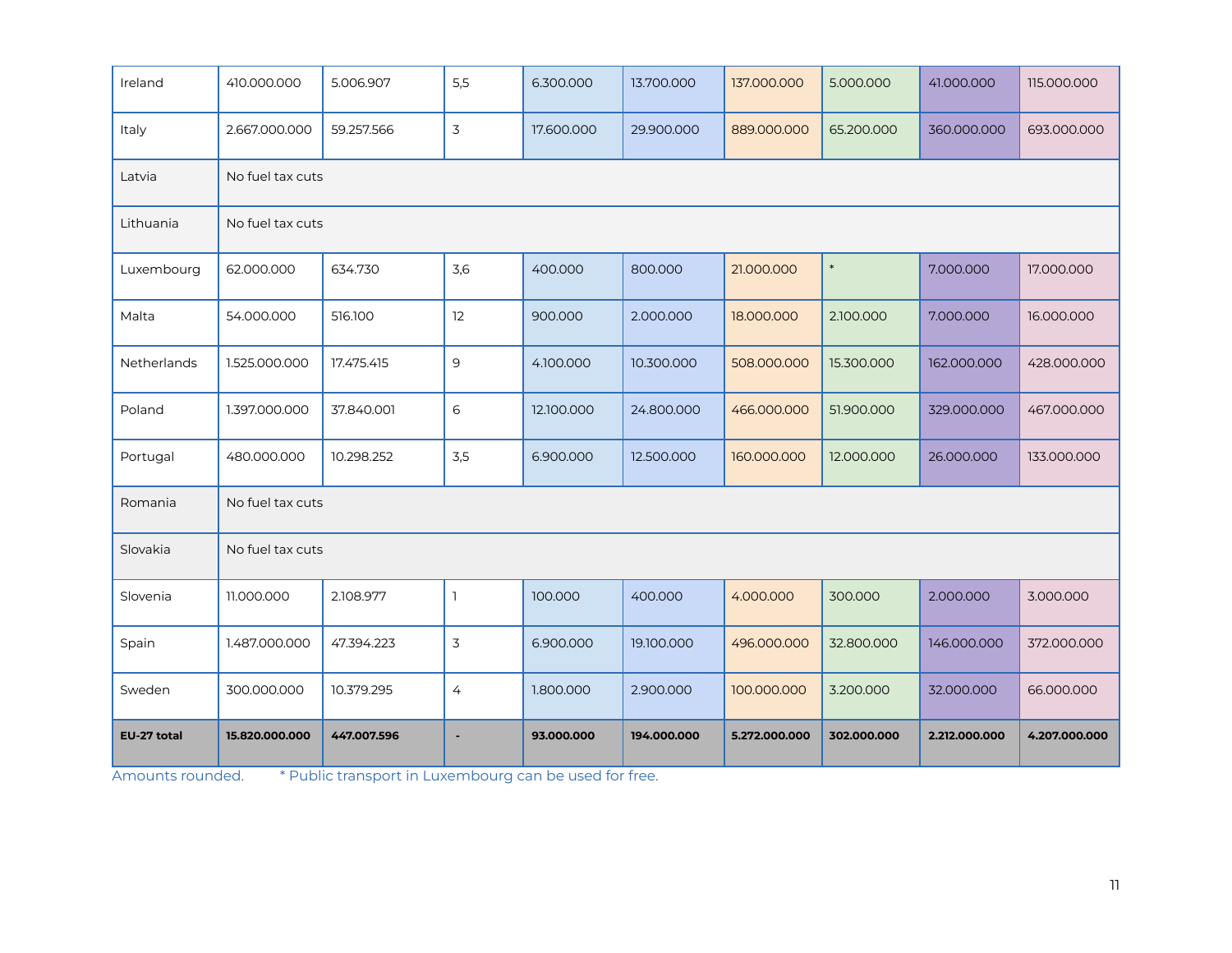### **4. Conclusions & policy recommendations**

The above calculations show that instead of a costly, environmentally harmful and unfair one-off fossil fuel subsidy that maintains the EU's dangerous dependence on imported oil, governments could boost alternatives that reduce oil demand, make efficient use of taxpayers' money, are socially fairer and provide environmental and health benefits.

The following policy changes are therefore required:

- **Governments must reverse the fuel tax cuts**.
- **Instead, cities and governments should introduce alternative mobility support measures** such as incentives for the purchase of bikes and e-bikes, the use of car-sharing and public transport as well as e-scooters and bike sharing.
- **Vulnerable groups must be the primary targets**, namely low-income households or low-income commuters in order to alleviate the consequences of energy poverty.
- **These policies must be combined with other measures to curb oil demand** such as the measures recommended by the International Energy Agency, including car-free days, teleworking, new infrastructure for walking and cycling as well as speed limits.<sup>27</sup>
- **The EU should adopt a strategy to support member states seeking to deal with high fuel prices.** This should include guidance on how to best find sustainable alternatives to fuel tax cuts ; and guidance on how to tax the excess profits of oil companies.

<sup>&</sup>lt;sup>27</sup> International Energy Agency. (2022). A 10-Point Plan to Cut Oil Use. Retrieved May 2nd, 2022 from [https://iea.blob.core.windows.net/assets/c5043064-58b7-4066-b1e9-68d7d9203fe9/A10-PointPlantoCutOi](https://iea.blob.core.windows.net/assets/c5043064-58b7-4066-b1e9-68d7d9203fe9/A10-PointPlantoCutOilUse.pdf) [lUse.pdf](https://iea.blob.core.windows.net/assets/c5043064-58b7-4066-b1e9-68d7d9203fe9/A10-PointPlantoCutOilUse.pdf)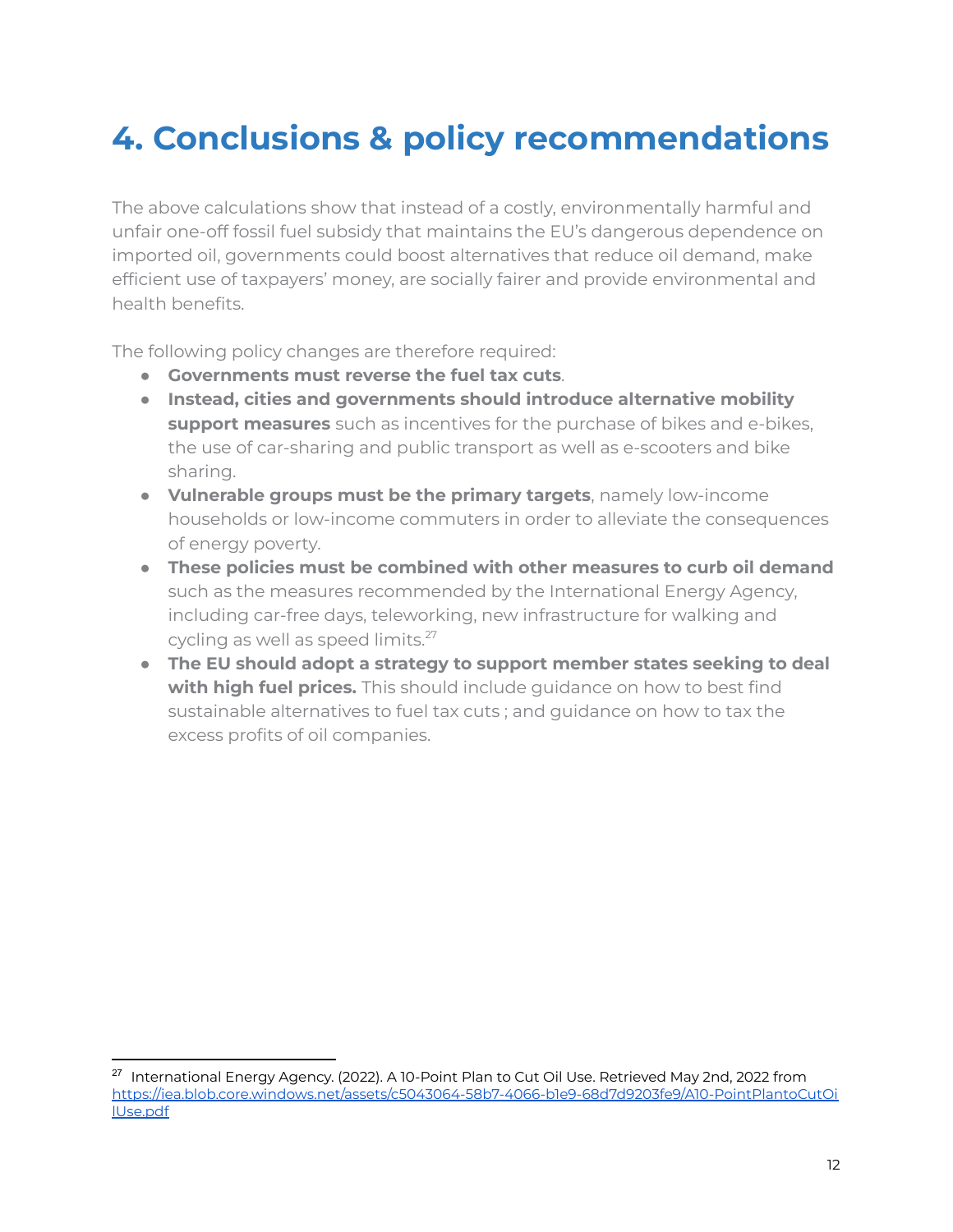### **5. Annex: Methodology and data sources**

Using data on the estimated costs of fuel tax cuts to governments and the prices of the alternative mobility offers listed in section 2, the number of these alternatives that can be made available at equivalent costs to taxpayers has been calculated. The numbers indicate the maximum amount for each alternative assuming that the total amount is used just for this mobility offer.

### **Data sources**

Different data sources have been combined for these calculations. Figure 1 summarises the methodology that has been developed. Table 3 provides an overview of the data sources.



#### **Figure 1: Overview of the methodology**

#### **Table 4: Overview of the data sources**

| <b>Dataset</b>                                          | <b>Source</b>                                                                                                                                            |
|---------------------------------------------------------|----------------------------------------------------------------------------------------------------------------------------------------------------------|
| Costs of fuel mandates                                  | <b>T&amp;E tracking tool</b>                                                                                                                             |
| Average price of bikes and<br>e-bikes                   | CONEBI Bicycle Industry & Market Profile 2021 with 2020 data <sup>28</sup>                                                                               |
| VAT rates on bikes and<br>e-bikes                       | CONEBI Bicycle Industry & Market Profile 2021 with 2020 data <sup>29</sup>                                                                               |
| Costs of monthly public<br>transport passes in selected | <b>CCC City Ranking and Rating, using data sourced locally and verified</b><br>by the cities. For countries not covered in this analysis, extra research |

<sup>&</sup>lt;sup>28</sup> Confederation of the European Bicycle Industry. (2021). CONEBI Bicycle Industry & Market Profile 2021 with 2020 data. Retrieved May 6th, 2022, from [Link](https://www.conebi.eu/industry-market-reports/)

<sup>&</sup>lt;sup>29</sup> Confederation of the European Bicycle Industry. (2021). CONEBI Bicycle Industry & Market Profile 2021 with 2020 data. Retrieved May 6th, 2022, from [Link](https://www.conebi.eu/industry-market-reports/)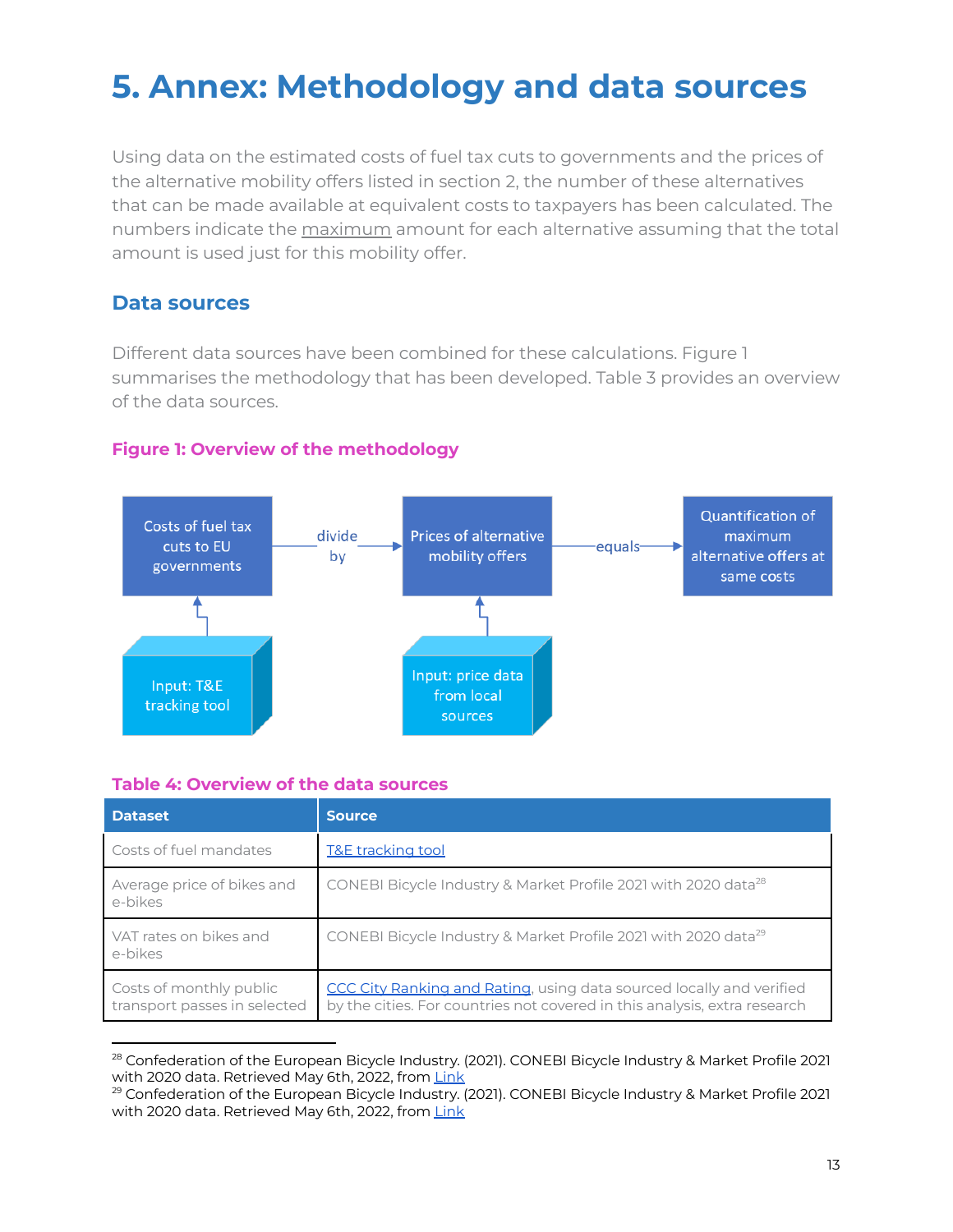| cities                     | on the local prices has been carried out. See the annexes for details.                                                                                                                                                              |
|----------------------------|-------------------------------------------------------------------------------------------------------------------------------------------------------------------------------------------------------------------------------------|
| Costs of car-sharing       | CCC research on the costs of the main car sharing providers in selected<br>cities (with a focus on station-based car sharing). See the annexes for<br>details.                                                                      |
| Costs of e-scooter rentals | Data provided by micro-mobility operator Voi (a Swedish<br>micromobility company offering e-scooter and e-bike sharing in<br>partnership with towns, cities and local communities) as well as own<br>research on operator websites. |
| Costs of bike sharing      | Data provided by the Cycling Industries Europe Expert Group on Bike<br>Share_(own database) <sup>30</sup>                                                                                                                           |
| Population data            | Eurostat                                                                                                                                                                                                                            |

### **Assumptions and uncertainties**

The results of this analysis provide an estimation of the order of magnitude but should not be understood as a precise calculation. The following uncertainties need to be kept in mind:

- **Costs of fuel duty cuts:** The actual costs will depend on the impact of the policies on the mobility behaviour of consumers and companies (i.e. their price elasticity). The figures provided by T&E's tracking tool provide an estimation using the best available data. In addition, the cost of the fuel duty cuts is calculated based on the currently announced measures. If, as is likely, the measures are extended, then the costs of the fuel duty cuts will grow, as will the potential cost of the alternative policies explored in this briefing.
- **Local data from large cities:** The calculations of the prices of a monthly transport pass and of car sharing services are based on data from the largest cities in each country and from selected operators that are considered representative of the market. Prices can however vary considerably across cities or between cities and the countryside, and these local specificities are not captured by this analysis.
- **Consumer prices instead of wholesale prices:** The consumer prices are used as the basis for the calculations. These do not take into account that governments purchasing large quantities of tickets or credit will probably be able to negotiate more advantageous conditions, which would increase the number of offers that can be made.

<sup>30</sup> See <https://cyclingindustries.com/what-we-do/bike-share>